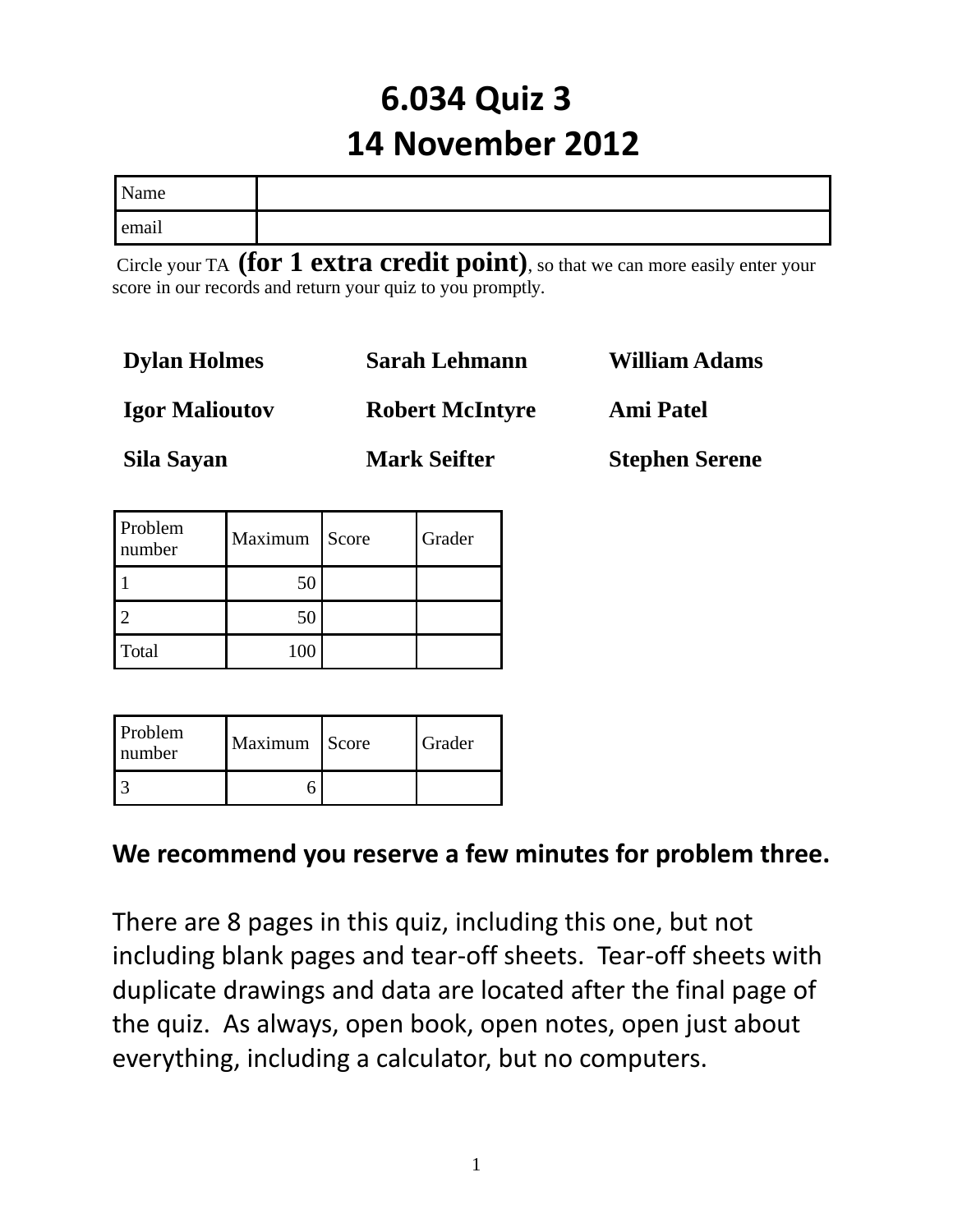## **Problem 1: Neural Nets (50 points)**

### **Part A (10 points)**

In order to build a Terminator robot bodyguard, John Conner is designing a neural network that can recognize vertical edges. The inputs to the network consist of three pixels—a left pixel, a center pixel, and a right pixel—each of which can have a value between 0 (black) and 255 (white).

John decides that the **if the values of the left and right inputs differ by more than 100, then the network detects an edge, so the output of the network should be +1**. **Otherwise, the output of the network should be 0.**

**Assign weights and thresholds** to the network below to implement this behavior.

 In the diagram below, the **boxes denote inputs**; all the **threshold inputs have a fixed value of -1**; and all neurons use the **unit step function**  $step(x) = \begin{cases} 0, & x < 0 \\ 1, & x \geq 0 \end{cases}$ 1,  $x \ge 0$ , where *x* is the weighted sum of the neuron's inputs, and *step(x)* is the neuron's output.



| T1: | $W1$ : | W5: |
|-----|--------|-----|
| T2: | $W2$ : | W6: |
| T3: | W3:    | W7: |
|     | W4:    | W8: |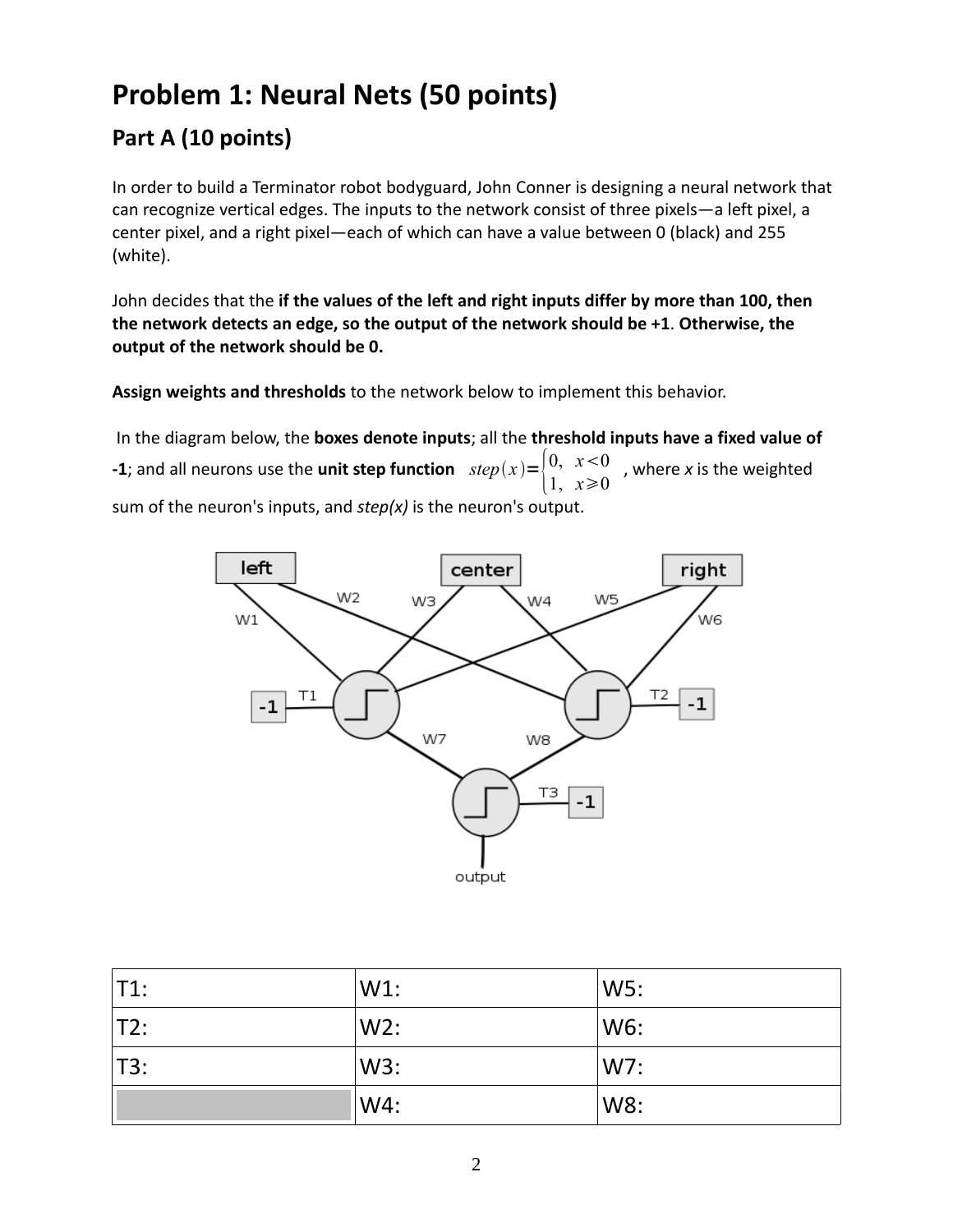### **Part B (40 points)**

Now, John Conner has built a neural net which distinguishes human-shaped Terminator robots from real humans based on three input features: whether they **M**isuse colloquial expressions, whether they have **S**uper strength, and whether they are **G**ood with guns. An output value of **< ½ means that the network classifies the input as a human;** an output value of **> ½ means that the network classifies the input as a robot**.

Note: All neurons in this network use the **sigmoid function σ**(x) **with its threshold at zero** to compute their outputs.



**B1 (15 points)**: John decides to test this network on the character River from the show *Firefly.* River is a **human** (desired output = 0) with the following features:

| <b>Input Feature</b>               | <b>Value</b> |
|------------------------------------|--------------|
| Misuses colloquial expressions (M) |              |
| Super strength (S)                 |              |
| $\vert$ Good with guns (G)         |              |

Write an expression for the network's output Z for River in terms of the input features, the unknown weights (W1, W2, etc.), and the sigmoid function σ(x).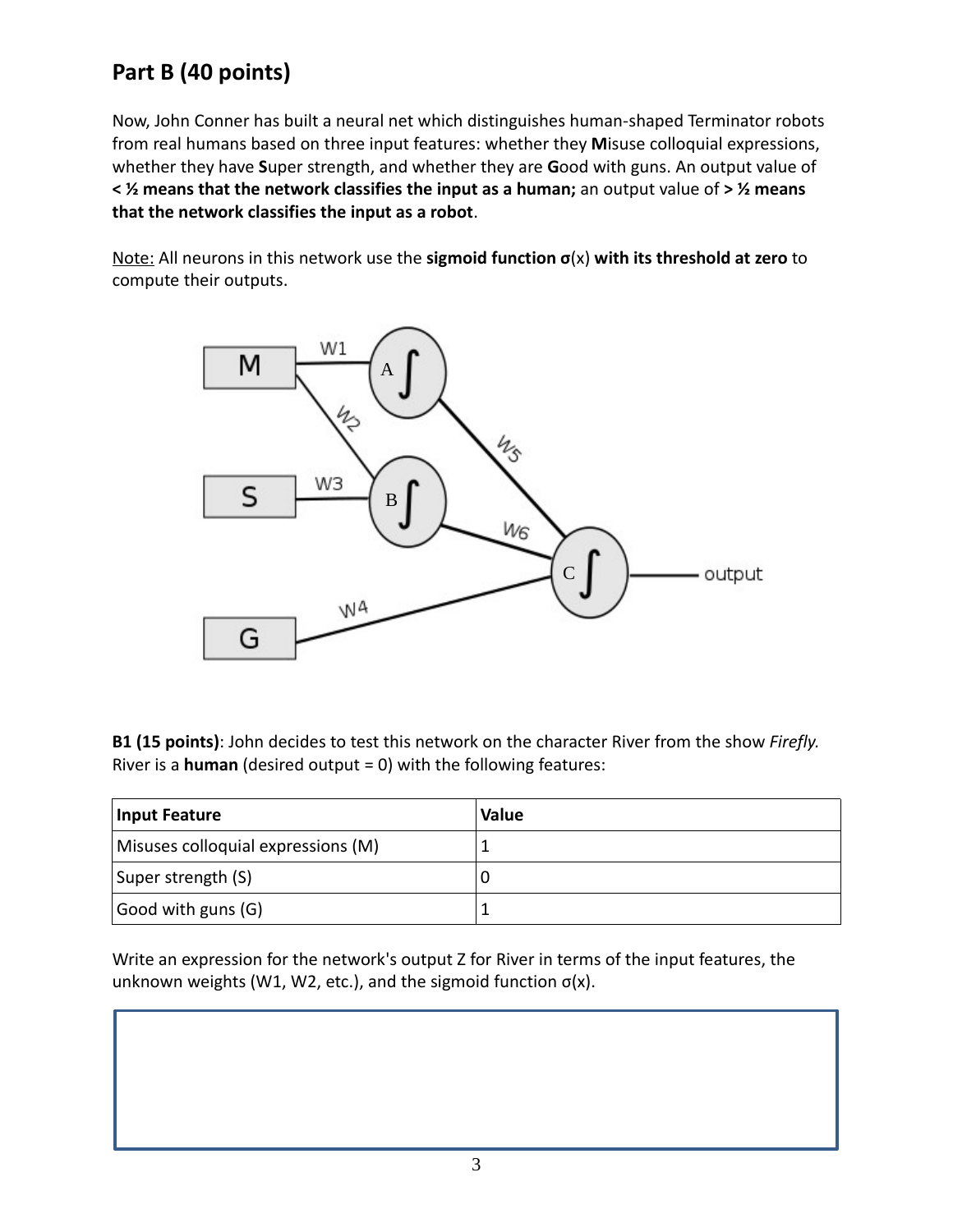**B2 (15 points):** Next, John Conner uses back propagation to train the neural net, using River as an example. **Write an expression for W1'**, the updated value of W1, in terms of the input features, the initial weights (W1, W2, etc.), the network output Z, and the training rate R. (Note: **Your expression might not include all of these variables.**)



SAME DIFFERENT DEPENDS

Explain.

**B4 (5 points):** Now, John Connor performs a series of experiments using all sorts of networks, rates, and initial weights. In all his experiments, he trains his neural net with the same set of Terminator robots and humans (not including River). In some of the experiments, all the training examples are recognized correctly after training, but in those experiments, River is never classified correctly after training. What does this suggest about River?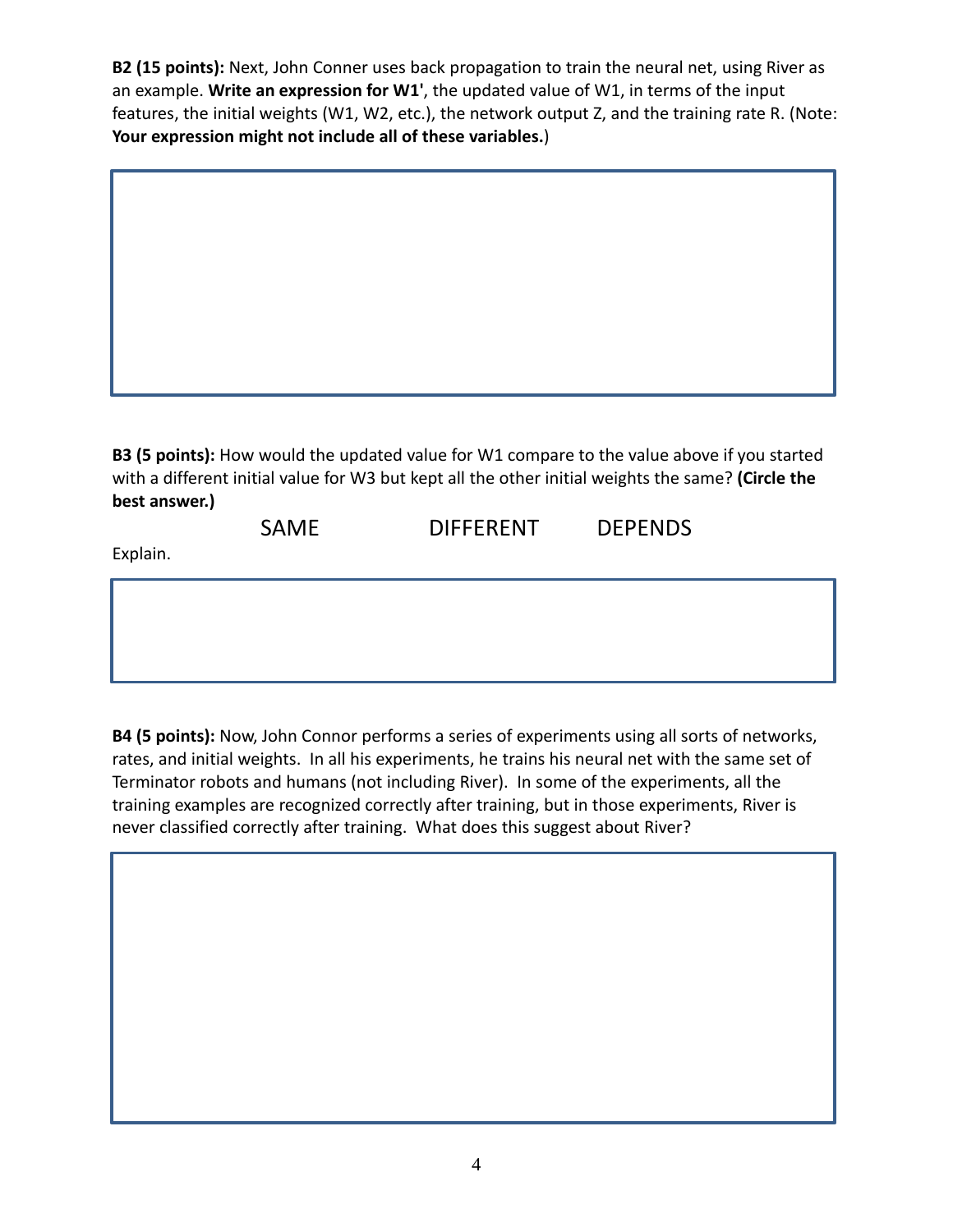## **Problem 2: Support Vector Machines (50 points)**

Recently, you've been promised a lot of cake; unfortunately, many of those promises turn out to be false. Sometimes, you can get your hands on the supposed cakes' recipe beforehand. You decide to use this information to help **distinguish the cakes that are true (+) from the cakes that are lies (-)**.

You draw on prior experience to create a small training dataset for yourself, based on the cakes' sugar  $(x_s)$  and flour  $(x_f)$  content (shown below). Then, you apply SVMs to this problem.



#### **A (10 points)**

Unfortunately your data is not linearly separable in terms of the features  $x_s$  and  $x_f$ . Atlas suggests using the following transformation on your feature vectors:

$$
\varphi(x_s, x_f) = ( |x_s - x_f|, x_f)
$$

What is the corresponding kernel function  $K(u,v)$  in terms of  $u_s$ ,  $u_f$ ,  $v_s$ , and  $v_f$  where  $u = (u_s, u_f)$ and **v** =  $(v_s, v_f)$ ?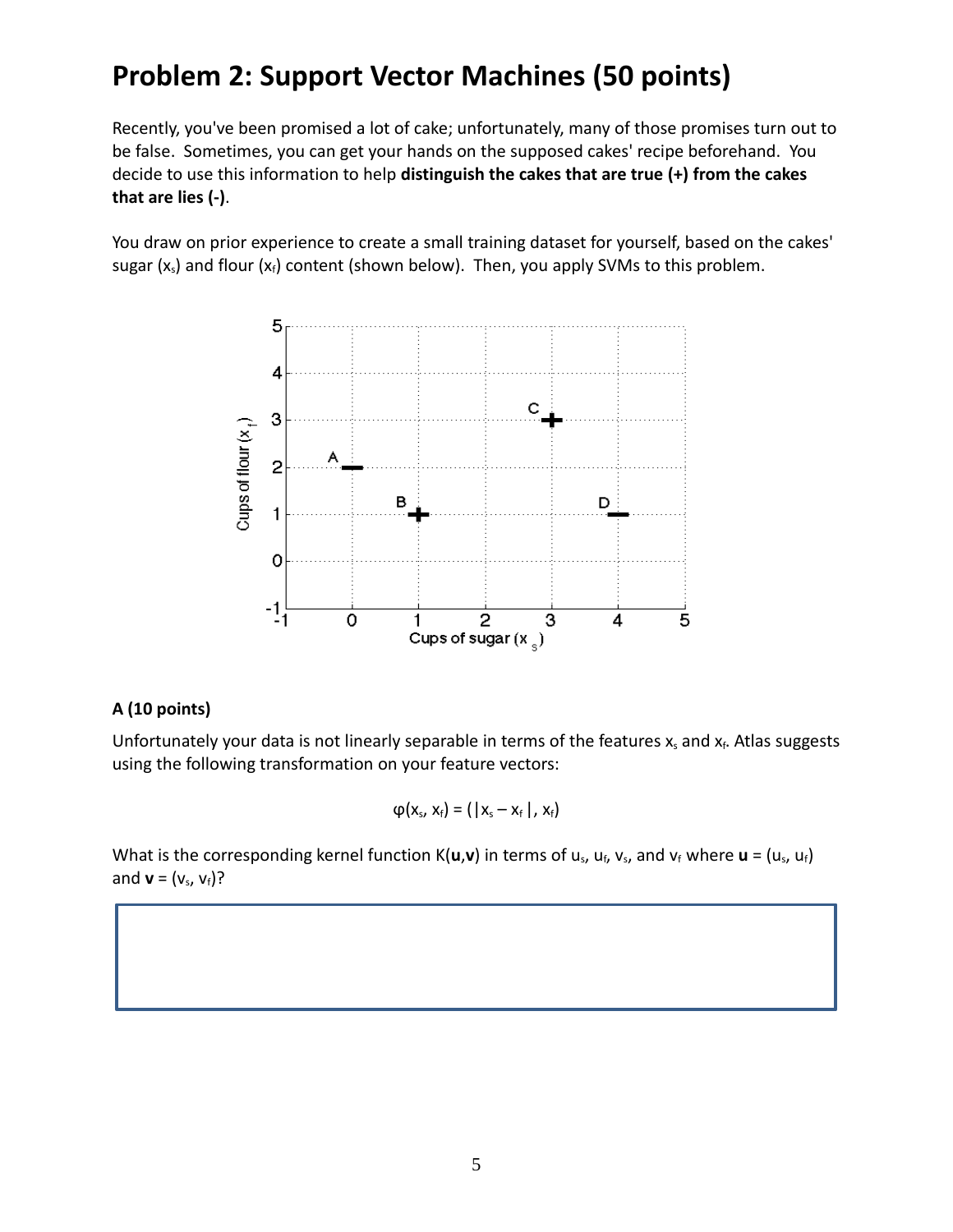#### **B (15 points)**

**Draw** the transformed training points on the following graph. **Label** the transformed training points with the same classification labels (+, -) and letters (A,B,C,D) as the original training points. **Draw** the SVM decision boundary with a heavy solid line and **draw** the gutters with heavy dashed lines. **Circle** the support vectors.



#### **C (15 points)**

Solve for the values of **w**, b, and the alphas for the training set.

| $W =$ | $\alpha_A =$       | $\alpha_c =$   |
|-------|--------------------|----------------|
| $b =$ | $\alpha_{\rm B} =$ | $\alpha_{D} =$ |

Show work for partial credit: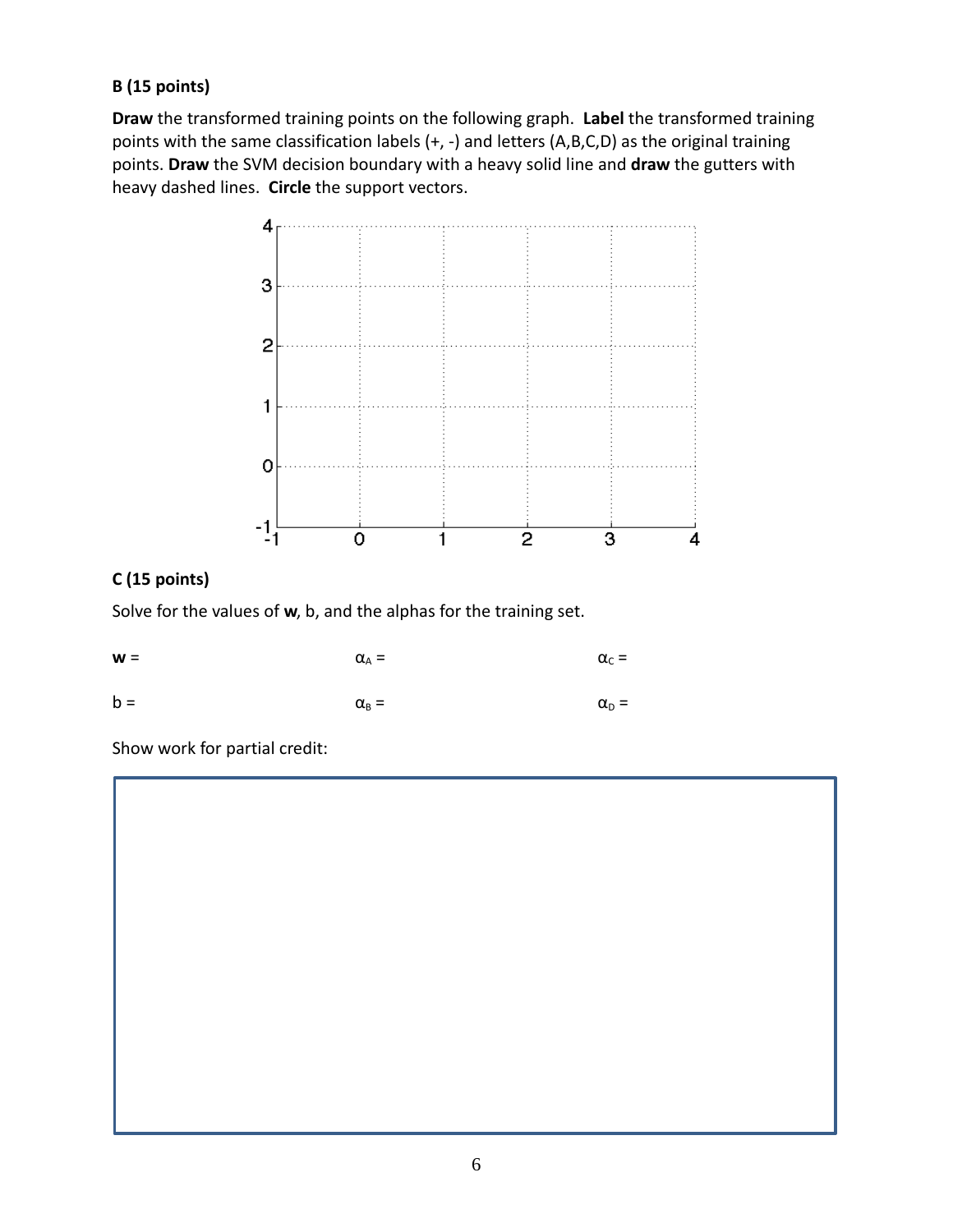#### **D (5 points)**

How would a recipe with 1¾ cup granulated sugar and 2 cups all-purpose flour ( $x_s = 1.\overline{6}$ ,  $x_f = 2$ ) be classified by this SVM? **(Circle the best answer)**:

**True (+) Lie (-) Can't be determined**

Show work for partial credit:

#### **E (5 points)**

Someone promises you a cake with no flour  $(x_f = 0)$ . For what values of sugar  $(x_s)$ , will you classify such a cake as true  $(+)$ ? (Include negative values of  $x<sub>s</sub>$ , if any).

Answer:

Show work for partial credit: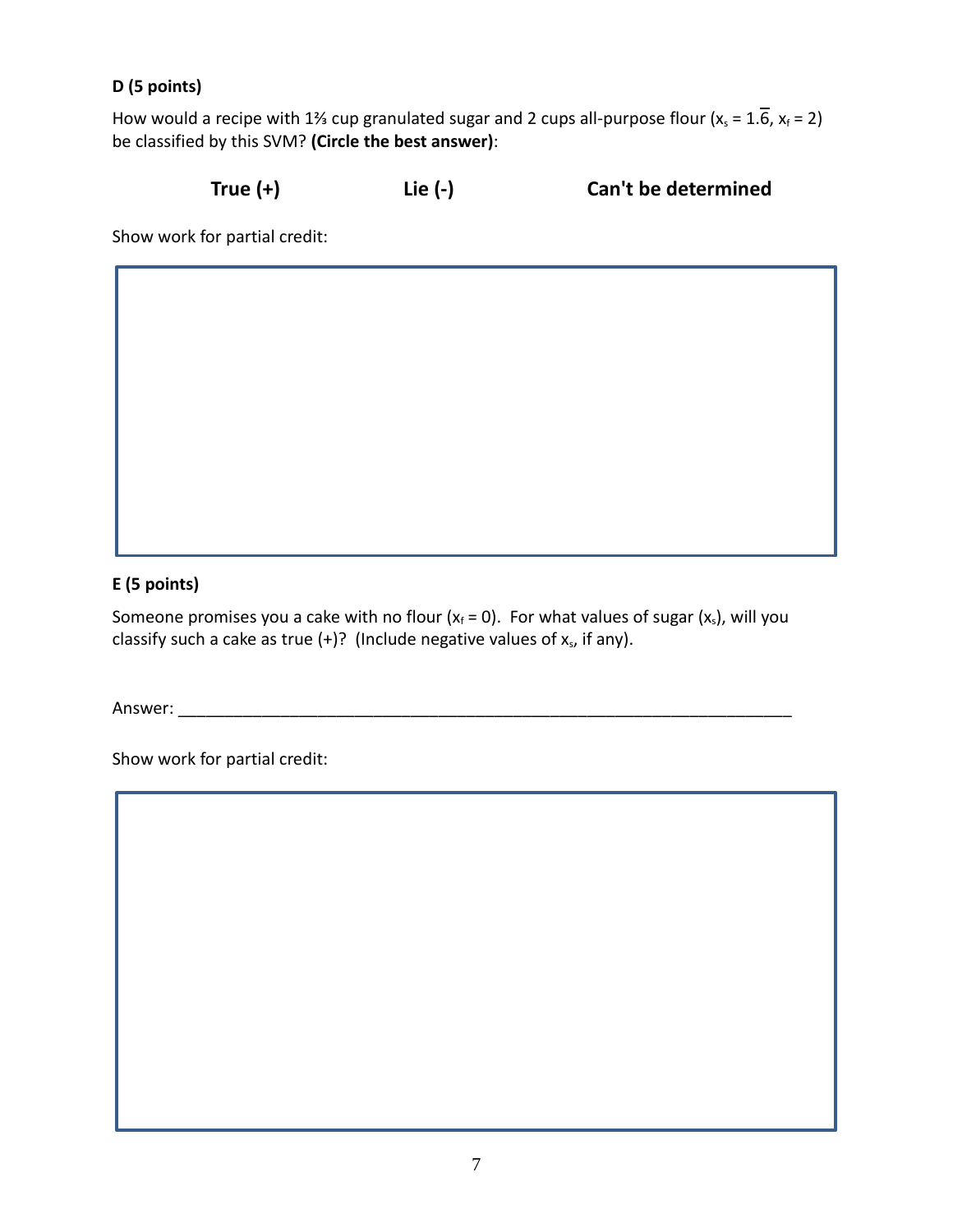## **Problem 3, Spiritual and Right Now**

Circle the **best** answer for each of the following questions. There is **no penalty for wrong answers**, so it pays to guess in the absence of knowledge.

1 Boyden indicated it is now possible to:

- 1. Harness the power of cloud computing to accurately simulate mosquito brains.
- 2. Use ultrasonic resonance to shut off potassium ion transport across neuron cell walls .
- 3. Use Magnetic Resonance Imaging to measure changes in synaptic weights as learning occurs.
- 4. Embed photoreceptors in neuron cell walls.
- 5. Embed light-emitting diodes in neuron cell walls.

2 Kanwisher indicated we have special purpose brainware dedicated to processing images of:

- 1. Predators.
- 2. Body parts.
- 3. Insects.
- 4. Tools.
- 5. Paths.

3 Ullman indicated that:

- 1. Computers can easily recognize actions, such as drinking, even when performed by animals.
- 2. The computation required to recognize an object is exponential in the number object parts.
- 3. Knowledge of an object's parts can help separate instances of the object from background.
- 4. His recognition programs incorrectly identify scrambled collections of face parts as faces.
- 5. Separation of an object from background is the first and easiest part of object recognition.

4 Genetic algorithms can be viewed, in part, as a kind of:

- 1. Constraint propagation.
- 2. Hill climbing.
- 3. Resource allocation.
- 4. Support-vector machine.
- 5. Nearest-neighbor learning.

5 Learning phonological rules using the Sussman-Yip method is possible because

- 1. The number of examples is on the order of what is heard by a child in the first 3 years of life.
- 2. A language's phonemes densely pack distinctive feature space.
- 3. There are hundreds of distinctive features.
- 4. Negative examples prevent overgeneralization.
- 5. English does not exhibit the McGurk effect.

6 Near miss learning:

- 1. Is possible only if the teacher supplies positive examples only.
- 2. Is possible only if the teacher supplies large numbers of examples.
- 3. Is possible only if the teacher selects examples at random.
- 4. Makes it possible to learn something definite with every sample, positive or negative.
- 5. Combines the best features of neural nets and genetic algorithms.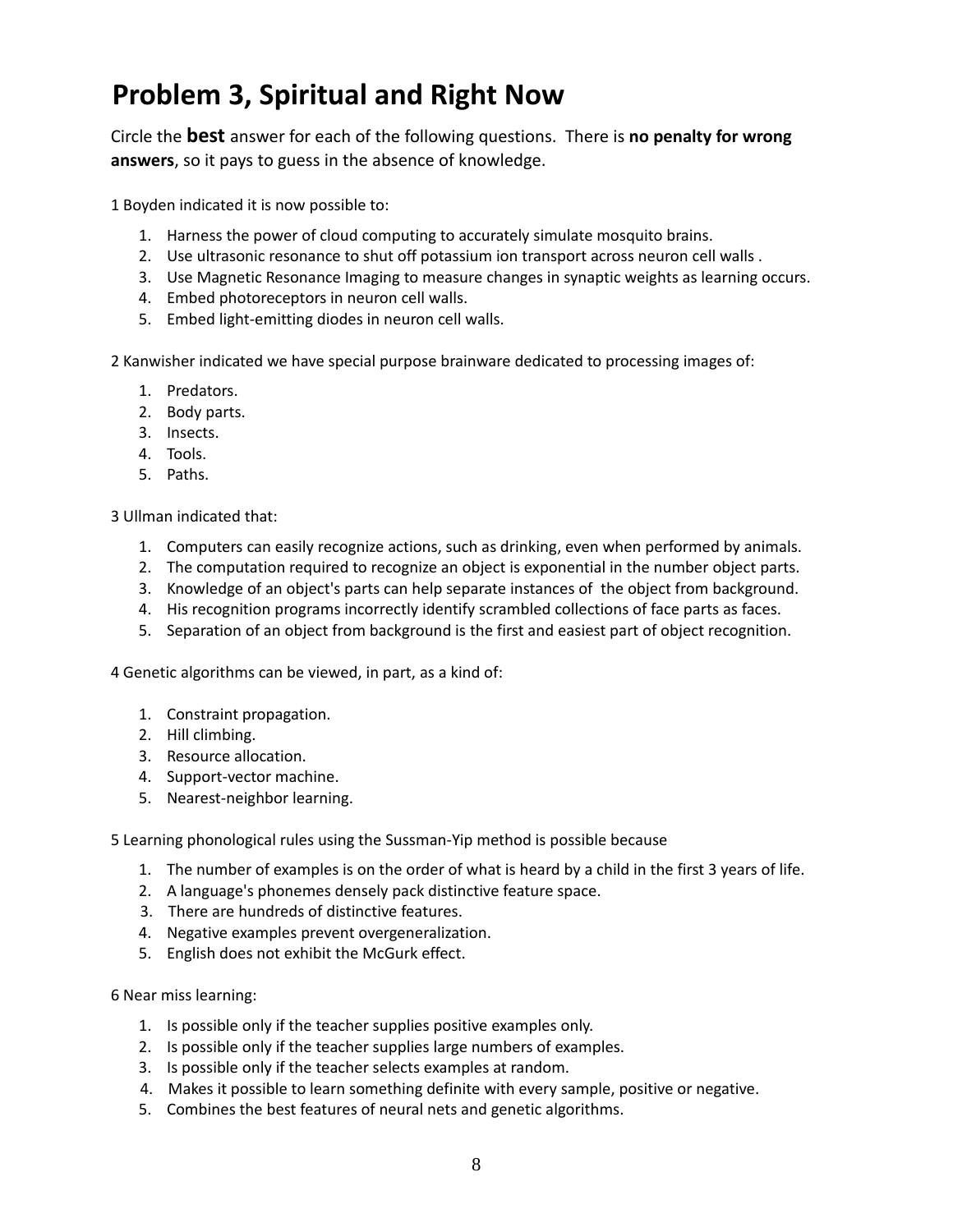Tear off page. You need not hand this page in.

For problem 1: